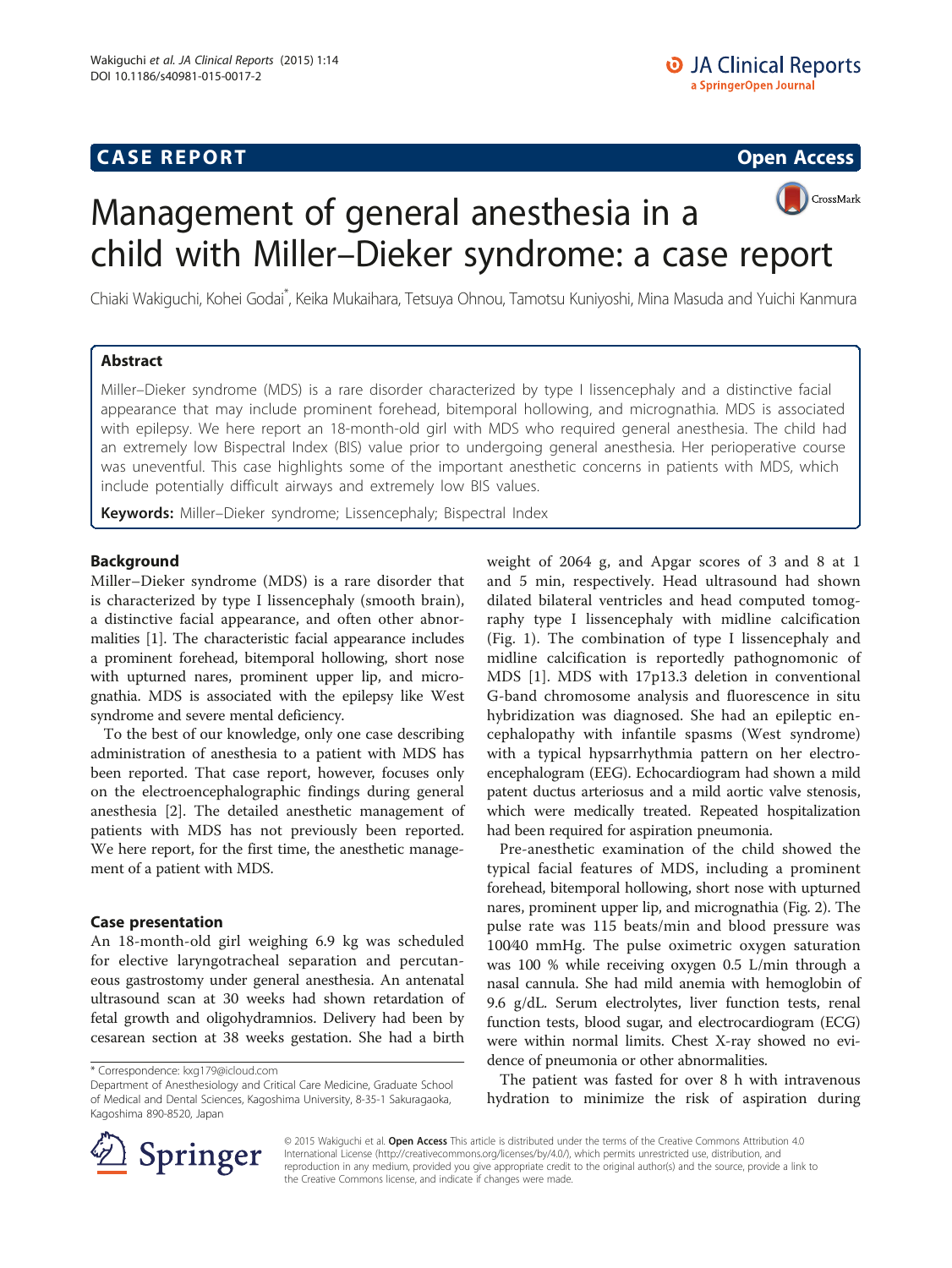<span id="page-1-0"></span>

surgery. No premedication was given. Equipment for difficult intubation was prepared, and two anesthesiologists were present in the operation room. On arrival at the theater, pulse oximetry, ECG, and noninvasive blood pressure monitoring were established. Bispectral Index (BIS) electrodes (BIS Pediatric Sensor; Covidien, Minneapolis, MN, USA) were placed on the patient's forehead and temples according to the manufacturer's recommendations. Although BIS monitoring is primarily an objective means of assessing the level of sedation in adults, it is reported that BIS monitor is reliable for measuring depth of sedation in children aged more than 1 year [\[3\]](#page-2-0). The BIS value is a number between 0 and 100, BIS values near 100 being considered "awake". Maintenance of a BIS value



Fig. 2 Facial photograph of the patient. The typical facial features of Miller–Dieker syndrome (MDS) are seen. These features include prominent forehead, bitemporal hollowing, short nose with upturned nares, prominent upper lip, and micrognathia

between 40 and 60 denotes adequate sedation during general anesthesia. However, the range of BIS values in this child was 16–21 before induction of general anesthesia. General anesthesia was induced with midazolam (0.3 mg/kg) and fentanyl (3 μg/kg). Rocuronium (1 mg/kg) was administered to facilitate tracheal intubation and to reduce time of mask ventilation. When an appropriate depth of anesthesia had been reached, laryngoscopy was performed using a Macintosh blade (size no. 2). The vocal cords were easily visualized, and a 4.0-mm uncuffed tracheal tube was inserted. No air leakage was detected at a pressure of 20 cm H2O. Anesthesia was maintained with sevoflurane 2.5 % and remifentanil 0.1–0.2 μg/kg/min with intermittent doses of rocuronium and fentanyl intravenously. The BIS values were in a range of 15–34 during general anesthesia. Neuromuscular function was monitored using a TOF-Watch SX (MSD, Tokyo, Japan). At the end of the procedure, residual neuromuscular block was antagonized with sugammadex (2 mg/kg) after confirming a train of four (TOF) count of 2. For postoperative analgesia, 100 mg of acetaminophen was given intravenously. After the child had returned to her preanesthetic level of consciousness, BIS values showed a range of 26–33. Her recovery and postoperative course were uneventful.

#### Discussion

This case report draws attention to the anesthetic considerations in a child with MDS. Micrognathia can make airway management difficult; however, this patient was easily intubated. The BIS values before and after induction of general anesthesia were similar. Most patients with MDS have epileptic encephalopathies of infantile spasms (West syndrome) [[4\]](#page-2-0). Congenital heart diseases are also frequently associated with MDS [[1\]](#page-2-0).

Careful airway management is necessary because of micrognathia and possible lung damage after repeated episodes of pneumonia. Appropriate difficult airway equipment should be prepared prior to the induction of general anesthesia. We avoided the use of succinylcholine, because it can cause hyperkalemia and malignant hyperthermia. Two case reports of patients with Walker–Warburg syndrome, another type of lissencephaly, have been published [[5](#page-2-0), [6\]](#page-2-0); both described difficulties in airway management in patients with lissencephaly.

The BIS values of our patient were 15–34 during the anesthetic course. Denman et al. observed the BIS values of ASA physical status I or II children and infants. They found that BIS values in awake and anesthetized children and infants were similar to those in adults [[7\]](#page-2-0). Davidson et al. reported a similar study in 25 infants and 24 older children undergoing circumcision during a sevoflurane– nitrous oxide general anesthesia. They showed that BIS values are increased in older children when the end-tidal